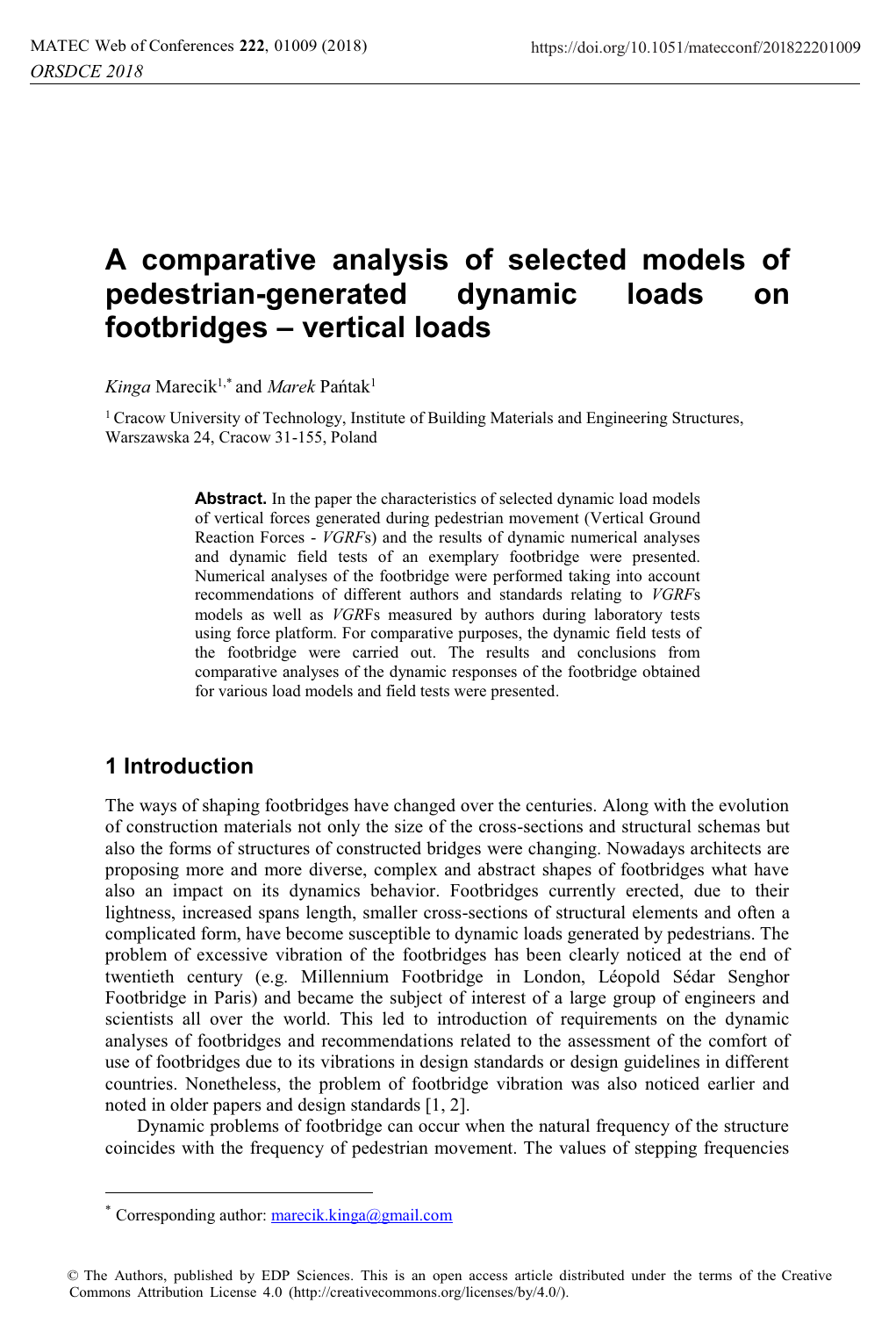for various form of activity are in the following ranges [3]:  $1.4 - 2.4$  Hz – walking,  $1.9 -$ 3.3 Hz – running,  $1.3 - 3.4$  Hz – jumping.

 In general, the fundamental frequency of footbridge depends on several coefficients, i.e. structural elements cross-section, materials, static scheme and span length of construction that all have an impact on the mass and the stiffness of structure which are strictly correlated with the formula of the objects natural frequency. According to the research that were carried out on existing footbridges [4] it can be seen that for span length in range  $20 - 30$  m natural vibration frequencies of the structures are 2.0 Hz to 4.0 Hz; for span length  $30 - 50$  m natural vibration frequencies are 1.5 Hz to 4.0 Hz; and for span length  $50 - 100$  m natural vibration frequencies are less or equal to 3 Hz. For the given ranges of spans approximately 60%, 84% and 40% of the structures respectively has a fundamental natural vibration frequency in the frequency range of human movement. These footbridges are exposed to excitation of resonant vibrations. This affects the need to perform the dynamic analyses of the footbridges using appropriate models of pedestriangenerated dynamic loads.

### **2 Models of pedestrian-generated vertical dynamic loads**

Pedestrian-generated vertical dynamic loads (Vertical Ground Reaction Forces (*VGRF*s)) are described by various authors in form of different mathematical models. To study the accuracy and correctness of some of these load models the three load models representing the *VGRF*s generated during human walking (Eqs. (1) - (3)) and the *VGRF* measured by means of force platform during laboratory tests of walking person were analyzed.

The load model No. 1 was adopted in accordance with BS-5400-2:1978 [1] as a pedestrian load model described by means of a formula:

$$
F(t) = 180\sin(2\pi \cdot f_0 \cdot t) \tag{1}
$$

where:  $f_0$  – natural vibration frequency [Hz],  $t$  – time steep [s].

The model No. 2 was taken from NA-BS-EN 1991-2:2003 [5]. The function representing *VGRF*s is much more complex than given by the equation (1) and depends on several coefficients depending on the type of pedestrian traffic, footbridge location, footbridge natural vibration frequency and its mode shape, value of the logarithmic damping ration and is given as follows:

$$
F(t) = F_0 \cdot k(f_0) \sqrt{1 + \gamma(N - 1)} \cdot \sin(2\pi \cdot f_0 \cdot t)
$$
 (2)

where:  $F_0$  – reference amplitude [N],  $k(f_0)$  – combined factor,  $\gamma$  – reduction factor for unsynchronized action of pedestrians,  $N -$  the number of pedestrian in the group,  $f_0$  natural vibration frequency [Hz],  $t$  – time steep [s].

 The load model No. 3 was the *VGRF* pattern generated by one foot [6]. It represents more adequate values of force generated during pedestrian movement by each foot and shows approximation of the accurate physical situation of generated vertical force during walking. It is described by the formula:

$$
F(t) = G \sum_{i=1}^{5} A_i \sin\left(\frac{\pi \cdot i \cdot t}{t_c}\right)
$$
 (3)

where:  $G$  – body weight of walking person [N],  $t_c$  – time of the foot contact with the ground [s]  $(t_c \approx 1.32 T_w, T_w$  – period of walk,  $T_w=1/f_0$ ,  $f_0$  - natural vibration frequency,  $t$  – time steep [s],  $A_i$  – amplitude of the *i*-th harmonics,  $i$  – the number of the harmonics,  $i= 1 - 5$ .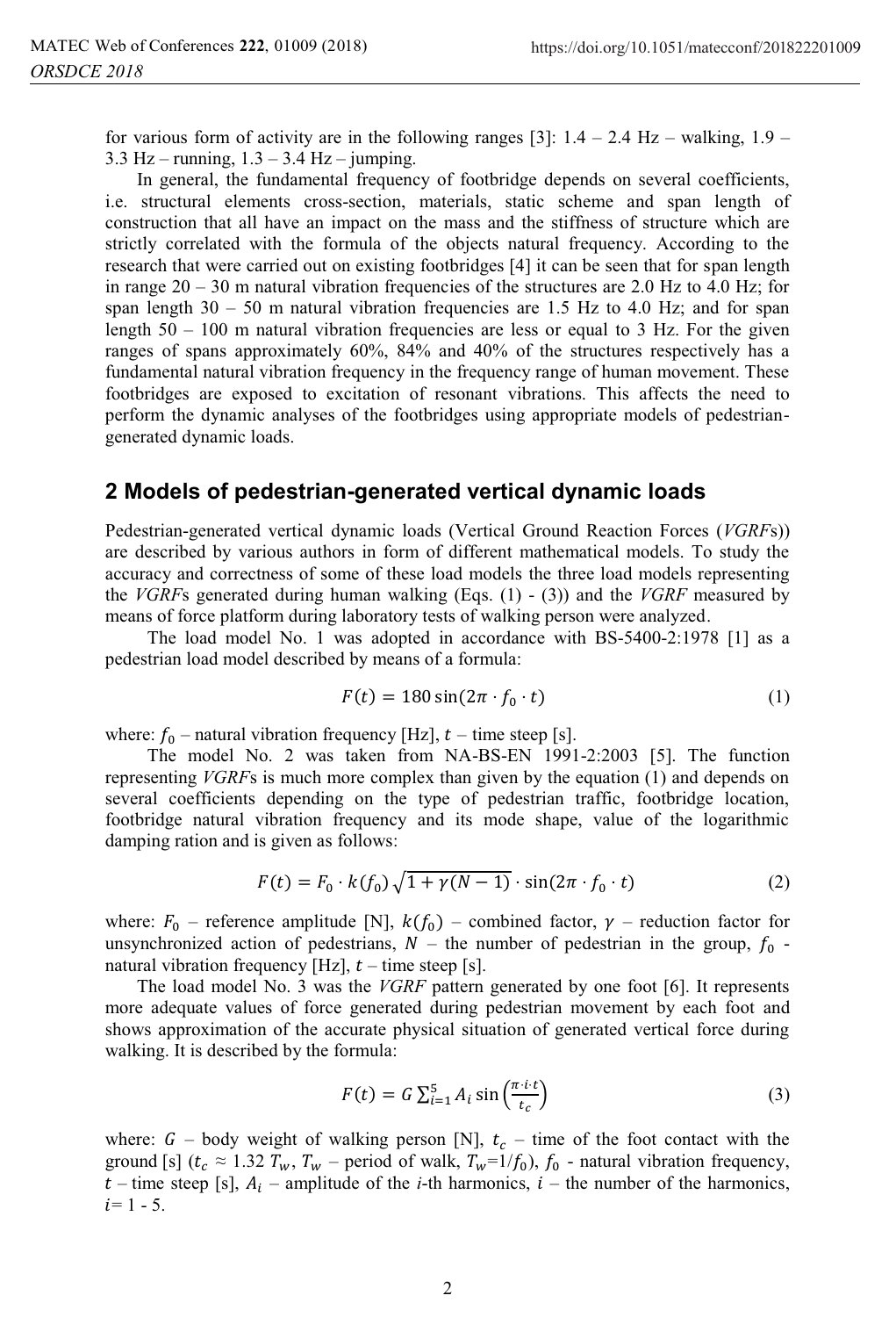The last load model (Lab Test *VGRF*) used in analyses come from laboratory tests and represents the real values of dynamic impact of human on the ground. The Lab Test *VGRF* was obtained during gait tests of one person (body weight *G* = 840 N) carried out using the force platform Zebris FDM-1.5.

 All *VGRF*s functions representing by loads models No. 1 – 3 and Lab Test *VGRF* are presented in Fig. 1. In all cases, walking frequency was assumed as equal to 2.38 Hz. The formulas components in equations (2) and (3) were chosen based on the parameters of selected steel footbridge in Osjaków briefly characterized in Chapter 3.



**Fig. 1.** The comparison of the values of the *VGRF*s load models used during footbridge analysis.

# **3 Dynamic analysis of the footbridge**

To perform comparative analyses of all load models characterized in Chapter 2, a numerical 3D model of a selected steel footbridge characterized by high dynamic susceptibility was made.

## **3.1 Characteristic of the footbridge**

Footbridge in Osjaków is a steel footbridge with a span length *L* = 50.00 m. The general view and the cross-section of the footbridge are shown in Fig 2.



**Fig. 2.** General view and cross-section of footbridge in Osjaków.

A main girder of the footbridge is designed as a spatial truss contains 13 pyramidal parts which are spaced in intervals of 3.85 m. Upper and lower chord of the truss consists of tubular section Ø323.9 mm and have variable thicknesses along with the length of the span length. The upper and the lower chord are connected by a three-dimensional system of diagonals, posts and vertical beams. The deck of the footbridge (8.0 mm steel sheet) rests on the longitudinal beams HEB100 supported on cross-beams HEB140.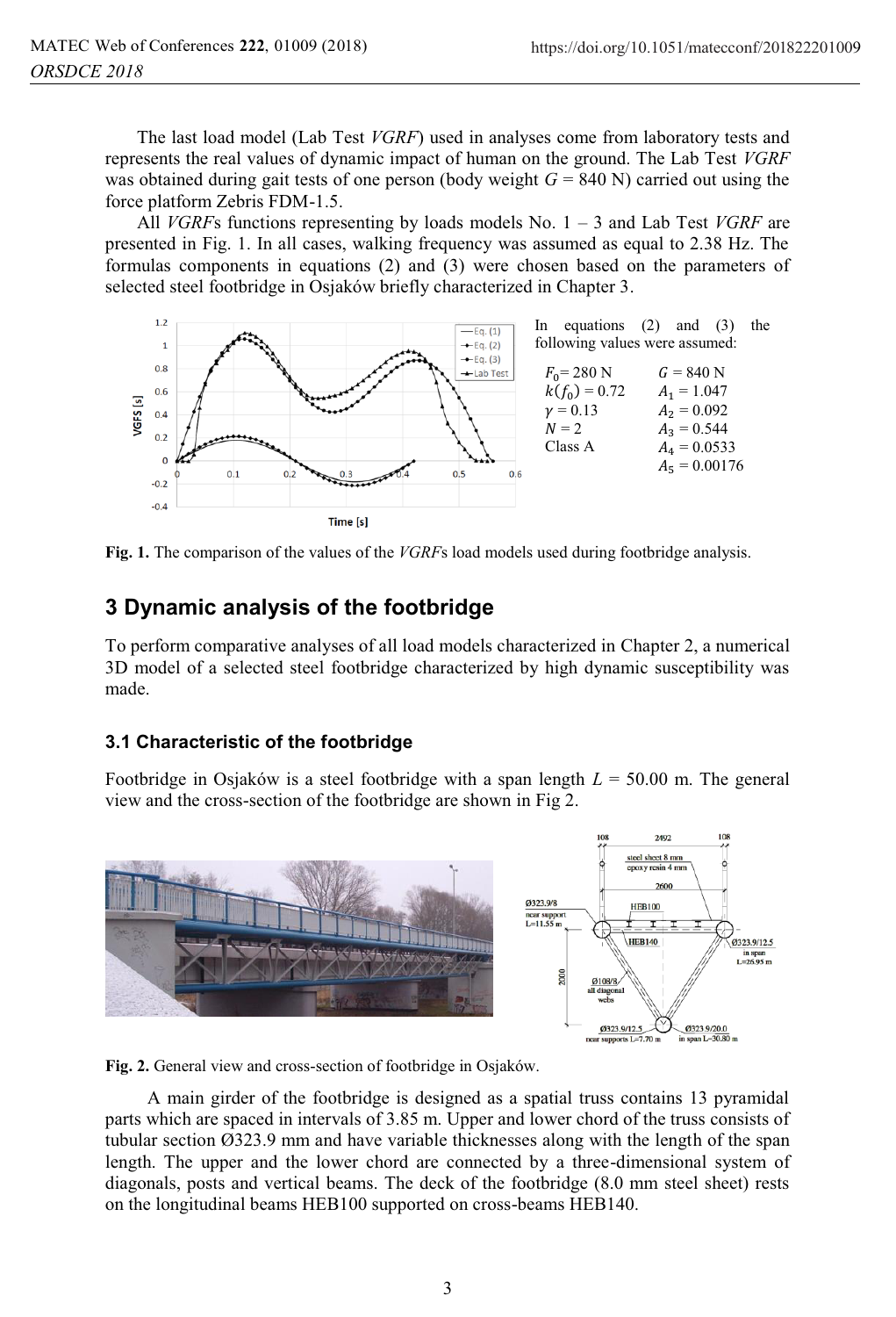#### **3.2 Dynamic characteristic of the footbridge**

The dynamic characteristic of the footbridge was obtained from the numerical analysis and verified during the dynamic field tests of the footbridge. A fundamental natural vibration frequency of the footbridge is  $f_0 = 2.38$  Hz (vertical mode shape, Fig. 3). This value is in the stepping frequency range presented in Chapter 1 corresponding to fast walking or slow running (jogging). Further dynamic analyses of the footbridge were made taking into account the *VGRFs* generated during walking.



**Fig. 3.** The fundamental mode shape of the footbridge in Osjaków  $f_0 = 2.38$  Hz.

In analyses the vibration dumping parameter - the logarithmic decrement  $\delta = 0.0076$ (corresponding damping ratio  $\zeta = 0.0012$ ) determined on the basis of the footbridge field tests results obtained during resonant vibration excitation by one walking person was used.

#### **3.3 Comparison of acceleration obtained for different load models**

Numerical dynamic analyses of the footbridge were made using the dynamic load models No. 1- 3 and the Lab Test *VGRF* described in Chapter 2. As a results the values of vibration accelerations of structure ware obtained. The maximum values of acceleration received from dynamic analyses are shown in Tab. 1. As a comparative value the value of maximum acceleration obtained during the in-situ dynamic tests of the structure in the case of resonant excitation of vibrations by one walking person was used (last row in Tab. 1).

| Load model    | Mass [N] | Vibration acceleration $[m/s^2]$ |
|---------------|----------|----------------------------------|
| Eq. $(1)$     |          | 0.76                             |
| Eq. $(2)$     |          | 1.15                             |
| Eq. $(3)$     | 840 N    | 2.28                             |
| Lab Test VGRF | 840 N    | 2.09                             |
| In-Situ Test  | 840 N    | 1.95                             |

**Table 1.** Vibration acceleration obtained during numerical analysis and in situ tests.

In Fig. 4 the dynamic response of the footbridge as a function of time obtained for models No. 1 and 2, Lab Test *VGRF* and In-Situ Test were presented.



**Fig. 4.** The dynamic response of the footbridge obtained for a) model No. 1, b) model No. 2, c) Lab Test *VGRF*, d) In-Situ Test.